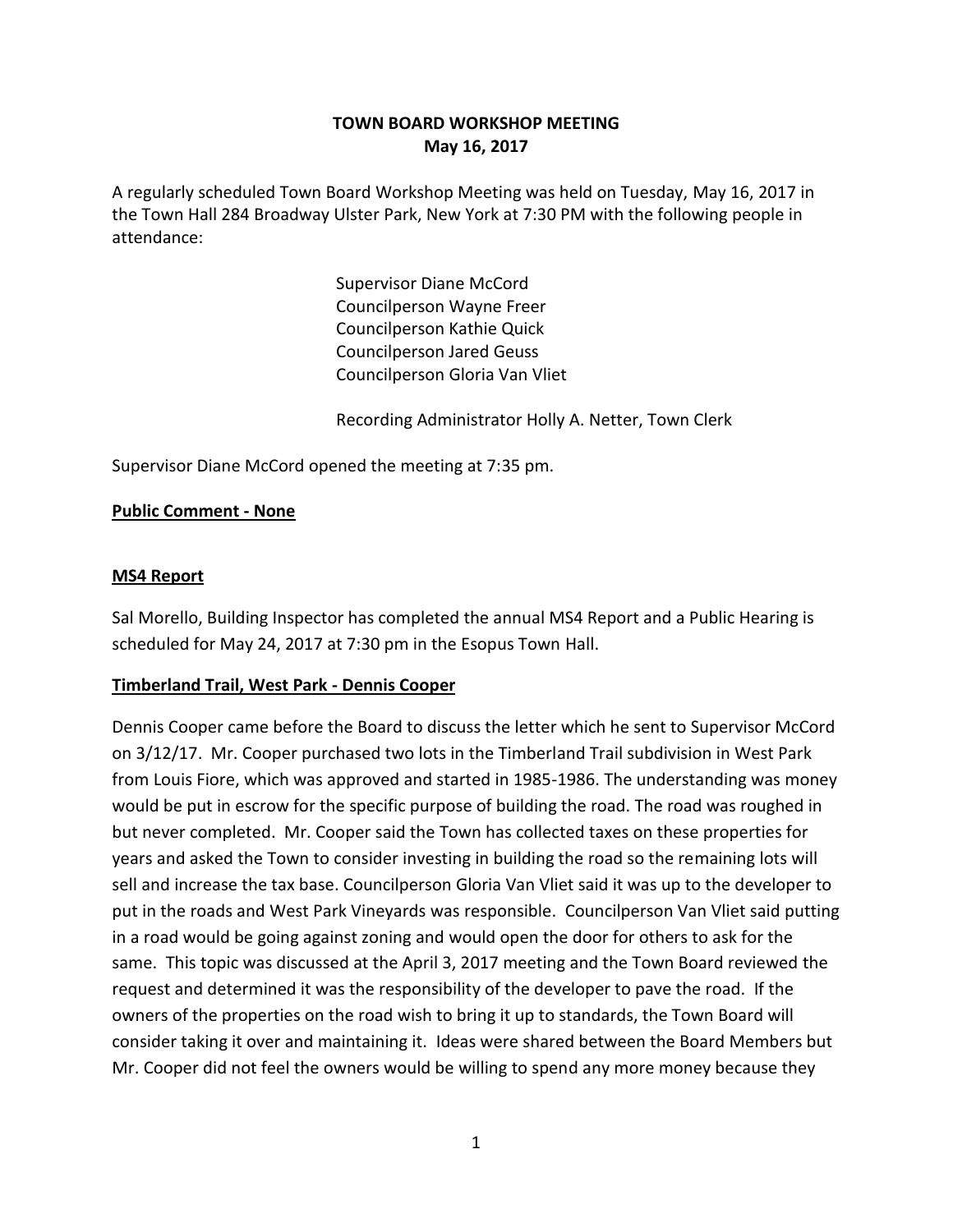feel they will never be made whole on their investment. The Planning Board file will be reviewed to see what agreements were made.

## **T.E.V.A.S. CONTRACT**

Peter Metera is representing T.E.V.A.S. and he has asked the Board to review the changes requested by T.E.V.A.S. At the Workshop meeting held on April 3, 2017, several of the members of T.E.V.A.S. attended to review and request changes for the 2017 contract. After discussing Peter Metera's request, it appears he may have received an older copy of the contract without the revisions which were discussed on April 3<sup>rd</sup>. Supervisor McCord will follow up with Mr. Metera to ensure he has the proper copy of the contract to review.

## **Town Computer System**

Holly Netter, Town Clerk, has been dealing with changes that are needed for the computer system at the Town Hall. The Board was brought up to date on the changes that have been made and reviewed pricing for future battery backup needs. Councilperson Freer had a few questions relating to the free Wi-Fi set up which Holly will clarify with Nick. There was an oversight when Nick Monaco did the network assessment and the wireless infrastructure was not included. He has offered to split the cost and the Town Board was in agreement that we need the upgrade. The cost will be \$664 to the Town.

## **MID HUDSON STREET LIGHTING CONSORTIUM**

The discussion of joining the street light consortium continued from previous meetings. The Town can get in on the RFP for the consortium but has the option to back out if cost is prohibitive. Councilperson Freer said once we get a price, they can analyze the information and determine the cost savings.

## **UNION PERFORMANCE REVIEW FORM MEETING 5/23/17- CANCELLED**

Performance review forms have been placed on hold for now.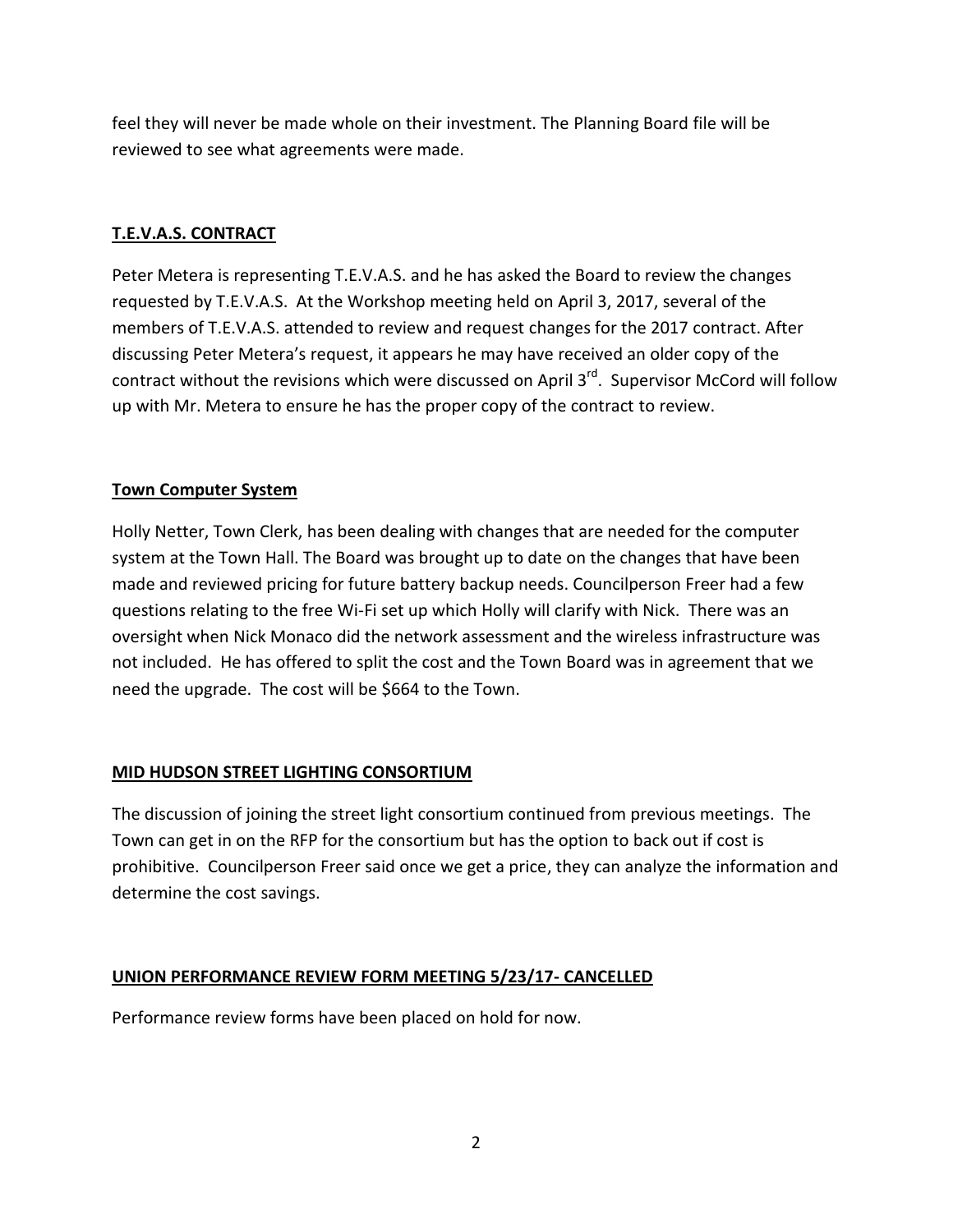## **CAS LANDI PARK PAVILION DEDICATION**

The dedication has been confirmed for the Pavilion at Cas Landi Park on June 11 at 1pm.

#### **NYSDEC/NEIWPPCC GRANT AWARDED**

Erin Moore, P.E. from Tighes & Bond, informed Supervisor McCord they were successful with the grant application to the Hudson River Estuary and will be completing an inventory of Esopus culverts. Details are unknown at this time.

## **2010 VAC-CON INTERNATIONAL TRUCK – DASNY GRANT**

Supervisor McCord informed the Board the DASNY grant is still a possibility if they approve a newer truck. Supervisor revised the necessary paperwork and sent it to the state on May 11, 2017.

# **DEC INSPECTION AT TRANSFER STATION**

The DEC inspected the Transfer Station and all went well with the exception of the oil tank. It appears the tank was not registered and their recommendation was to drain, clean and remove the tank. Lenny Liberta will get 3 prices for cleaning and disposal of the tank. Waste oil in individual gallon jugs will still be accepted. We will no longer have bulk storage. Lenny had provided a profit and loss recap for January – April 2017. All though 397 permits have been sold, Lenny feels there needs to be an improvement in permit income. The Board felt it was not all about the bottom line, it is a service that is provided. The Transfer Station has come a long way over the past year.

## **CENTRAL HUDSON – BIRCHEZ NON PAYMENT OF ELECTRIC AND GAS SERVICES**

The Birchez is responsible for the operation, maintenance and payment for the utility services for the sewer pump station connected to the Birchez complex. A meeting was scheduled for December 12, 2016 between Central Hudson, the Town of Esopus officials and a representative from Birchez to discuss a resolution to this matter. Unfortunately the meeting was cancelled because the representative for Birchez had a conflict and was never rescheduled. Central Hudson has not been paid by Birchez for the gas and electric accounts and is seriously in arrears. There are many issues that have been previously discussed regarding this matter and reports that were promised to the Board by Steve Aaron still have not been provided.

## **MOBILE PHONE – FIRE INSPECTOR**

A request was made for a cell phone for Rich Valentine, the covering Fire Inspector. Request was denied.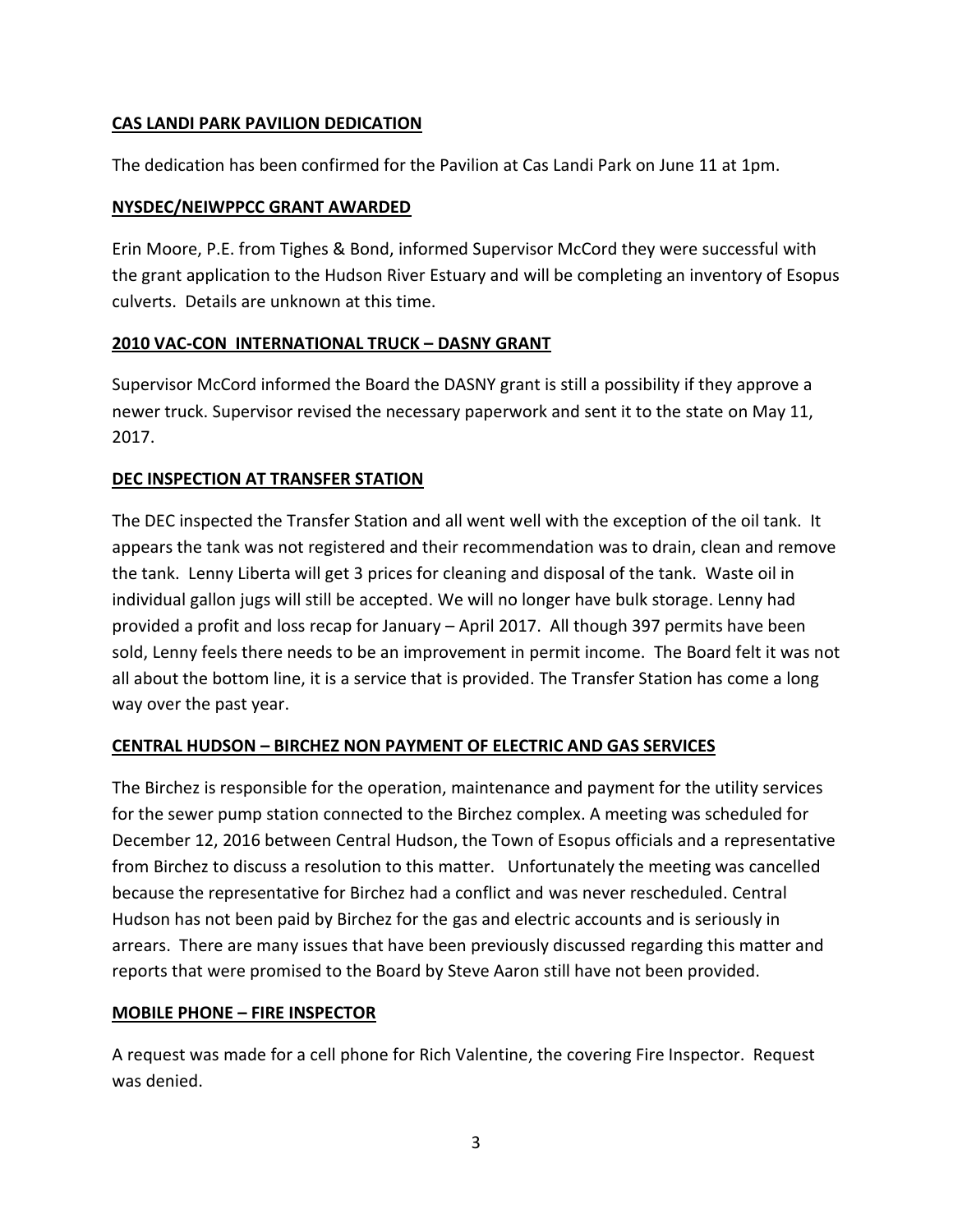#### **NAVARA PROPERTY – ST. REMY**

**A MOTION WAS MADE AT 8:55 PM BY COUNCILPERSON WAYNE FREER TO ENTER INTO EXECUTIVE SESSION FOR THE PURPOSE OF A POSSIBLE LITIGATION OF THE NAVARA PROPERTY. THE MOTION WAS SECONDED BY COUNCILPERSON JARED GEUSS. ALL MEMBERS PRESENT WERE IN FAVOR. MOTION CARRIED.**

**A MOTION WAS MADE TO COME OUT OF EXECUTIVE SESSION AT 9:05 PM BY COUNCILPERSON WAYNE FREER. THE MOTION WAS SECONDED BY COUNCILPERSON GLORIA VAN VLIET. ALL MEMBERS PRESENT WERE IN FAVOR. MOTION CARRIED.**

**NO ACTION TAKEN.**

## **RSS SITE VIST WITH PETER GRAHAM, ESQ AND SAL MORELLO 5/3/17. EXECUTIVE SESSION**

**A MOTION WAS MADE BY COUNCILPERSON WAYNE FREE AT 9:06 PM TO ENTER INTO EXECUTIVE SESSION FOR THE PURPOSE OF DISCUSSING AN ONGOING LITIGATION WITH RSS FOR THE PROPERTY LOCATED AT 141 PROSPECT STREET PORT EWEN. THE MOTION WAS SECONDED BY COUNCILPERSON GLORIA VAN VLIET. ALL MEMBERS PRESENT WERE IN FAVOR. MOTION CARRIED.**

**A MOTION WAS MADE TO COME OUT OF EXECUTIVE SESSION AT 9:11 PM BY SUPERVISOR MCCORD. THE MOTION WAS SECONDED BY COUNCILPERSON WAYNE FREER. ALL MEMBERS PRESENT WERE IN FAVOR. MOTION CARRIED.**

**NO DECISION MADE.**

## **FIRE INSPECTOR – EXECUTIVE SESSION**

**A MOTION WAS MADE BY SUPERVISOR MCCORD TO ENTER INTO EXECUTIVE SESSION AT 9:12 PM TO DISCUSS THE PERSONNEL HISTORY OF THE FIRE INSPECTOR. THE MOTION WAS SECONDED BY COUNCILPERSON GLORIA VAN VLIET. ALL MEMBERS PRESENT WERE IN FAVOR. MOTION CARRIED.**

**A MOTION WAS MADE TO COME OUT OF EXECUTIVE SESSION AT 9:38 PM BY COUNCILPERSON WAYNE FREER. THE MOTION WAS SECONDED BY COUNCILPERSON JARED GEUSS. ALL MEMBERS PRESENT WERE IN FAVOR. MOTION CARRIED**